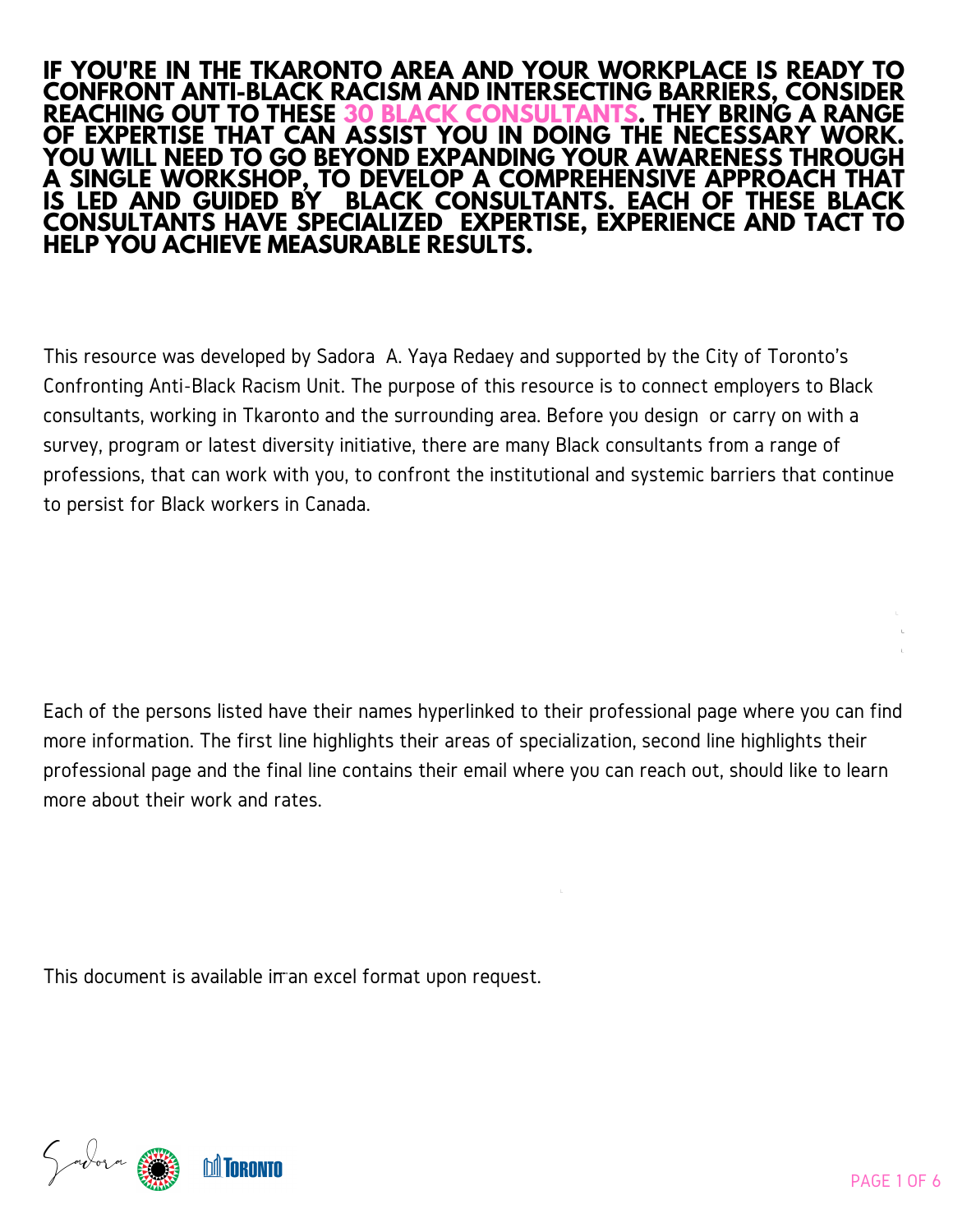

Anti-oppression, anti- Black racism, empathy, iinclusive design, leadership, coaching, training

## [linkedin.com/in/sadora](http://linkedin.com/in/sadora)

Email: [sadora@sadora.ca](http://linkedin.com/in/sadora)



Anti-oppression consultant and social justice educator

[https://www.raniawrites.com](https://www.raniawrites.com/)

Email: hello@raniawrites.com



Anti-Black racism, organizational curriculum development, change management

[linkedin.com/in/beverly-jean-daniel-](http://linkedin.com/in/beverly-jean-daniel-34a26114) 34a26114

Email: danielconsultinggroup@gmail.com



Anti-racism, anti-Black racism and anti-oppression training, coaching and consulting

<https://www.selamdebs.com/>

Email: selam.debs@hotmail.com



Youth, LGBT people and immigrants as it relates to intersections of Gender, Race and Class, drafting and reviewing policies, leading capacity building opportunities for managers and frontline workers i.e webiners, workshops and featured presentations

[linkedin.com/in/tatiana-ferguson-](http://linkedin.com/in/tatiana-ferguson-98a35212a) 98a35212a

Email: theadvocate.tatiana@gmail.com



Theatre and media art, can apply an equity lens to systems' transformation in any industry

<https://www.linkedin.com/in/sedinaf/>

Email: sfiati@gmail.com

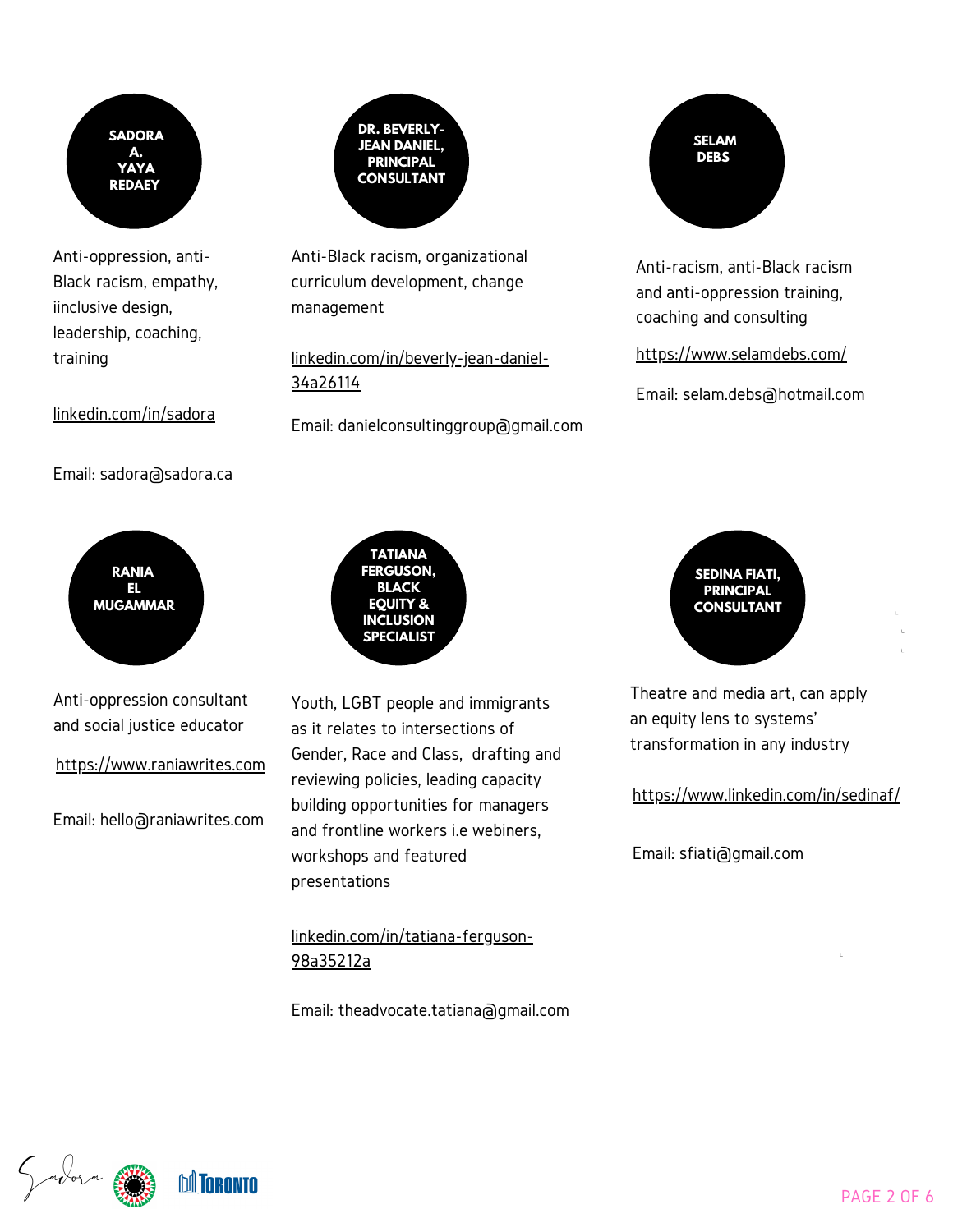**TINA GARNETT, [PRINCIPAL](https://www.facebook.com/Providence-International-EDI-Consulting-Equity-Diversity-Inclusion-111857377219366) [CONSULTANT](https://www.facebook.com/Providence-International-EDI-Consulting-Equity-Diversity-Inclusion-111857377219366)**

Providence EDI Consulting will support you in developing and implementing effective equity, diversity and inclusion led initiatives. We will support you with team building, strategic planning, organization development, and more.

[https://www.facebook.com/P](https://www.facebook.com/Providence-International-EDI-Consulting-Equity-Diversity-Inclusion-111857377219366) rovidence-International-EDI- Consulting-Equity-Diversity-Inclusion-111857377219366

Email: tgarnettmes@gmail.com



Disability justice, intersectionality, anti-Black racism

<https://www.djno.ca/>

Email:sarah@djno.ca



Anti-racism education, anti- Black racism education, equity,diversity and inclusion consultant, organizational coaching

[https://reactjodieglean.com](https://reactjodieglean.com/)

Email: via website



Organizational strategy and program design

[linkedin.com/in/kofi-hope-dphil-](http://linkedin.com/in/kofi-hope-dphil-958b0134) 958b0134

Email: hope.kof@gmail.com



Leadership, inclusion, equity, anti-Black racism

<https://www.facebook.com/divonify/>

Email: divonify@gmail.com



Organizational development, strategy, planning, governance and communications

<http://adobeconsulting.ca/>

[E](http://adobeconsulting.ca/)mail: via website

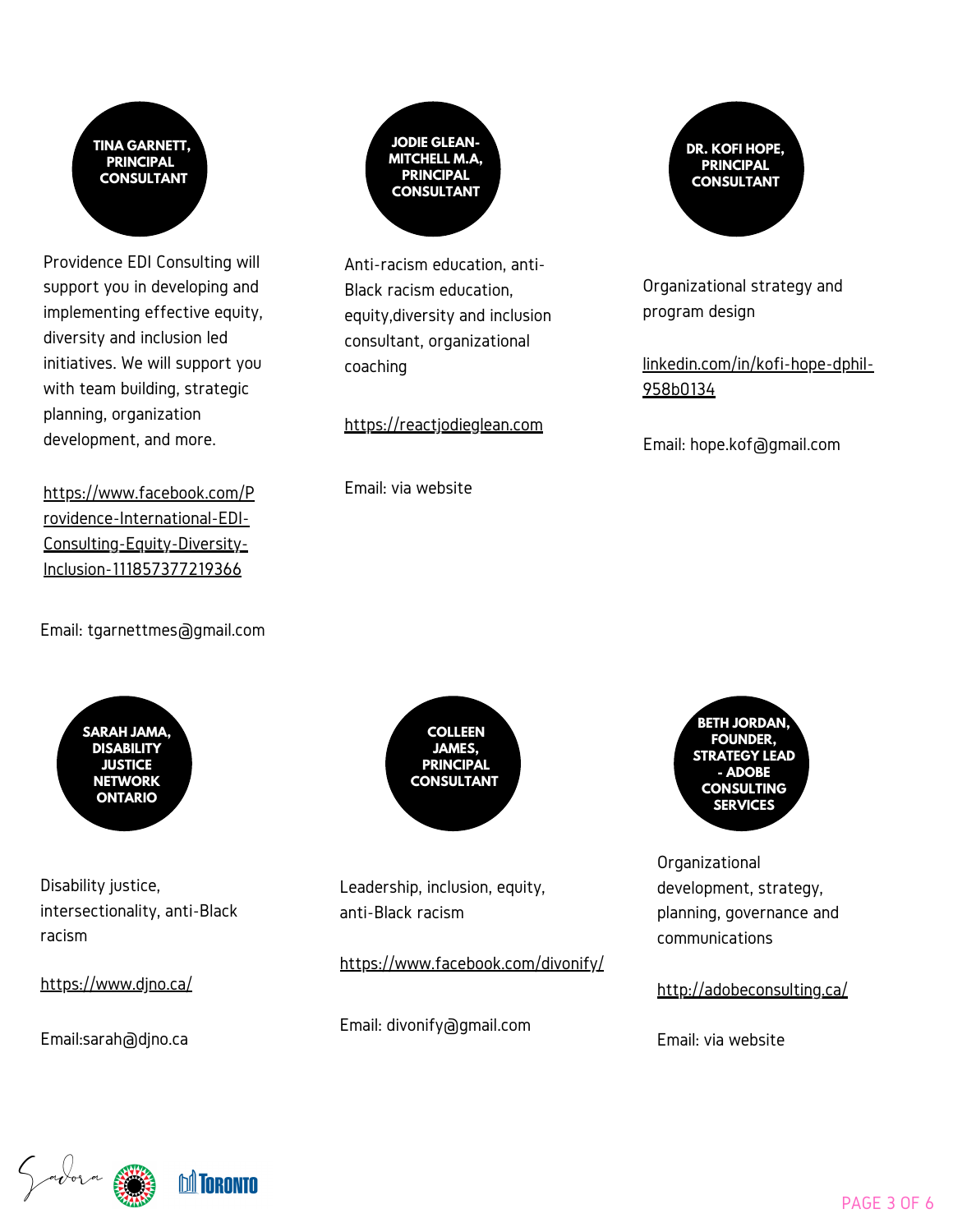

Actualization, Black mental health, critical city building, race, arts & culture, cultural production

[linkedin.com/in/iankamau](http://linkedin.com/in/iankamau)

Email: ian.kamau@gmail.com



Anti-racism, intersectionality, gender, and accessibility

<http://kimkatrin.com/>

Email Agent:LDubuc@nsb.com



Human rights, diverse expressions of anti- Black racism (myths, stereotypes etc) and anti-racism strategies

[linkedin.com/in/akwatu](http://linkedin.com/in/akwatu-khenti-649620124) khenti-649620124

Email: akwatuk@gmail.com



Program assessment and development

[www.dylott.com](http://www.dylott.com/)

Email: info@dylott.com



Anti-Black racism, antiracism, diversity & inclusion, lgbtq, restorative practice, mental health, curriculum development

[linkedin.com/in/davidlewispeart](http://linkedin.com/in/davidlewispeart)

Email: david.davidlewis@gmail.com



Nonprofit strategy, organizational coaching, equity consultant, governance and policy development

# <https://hymire.ca/>

Email: hawa@hymire.ca

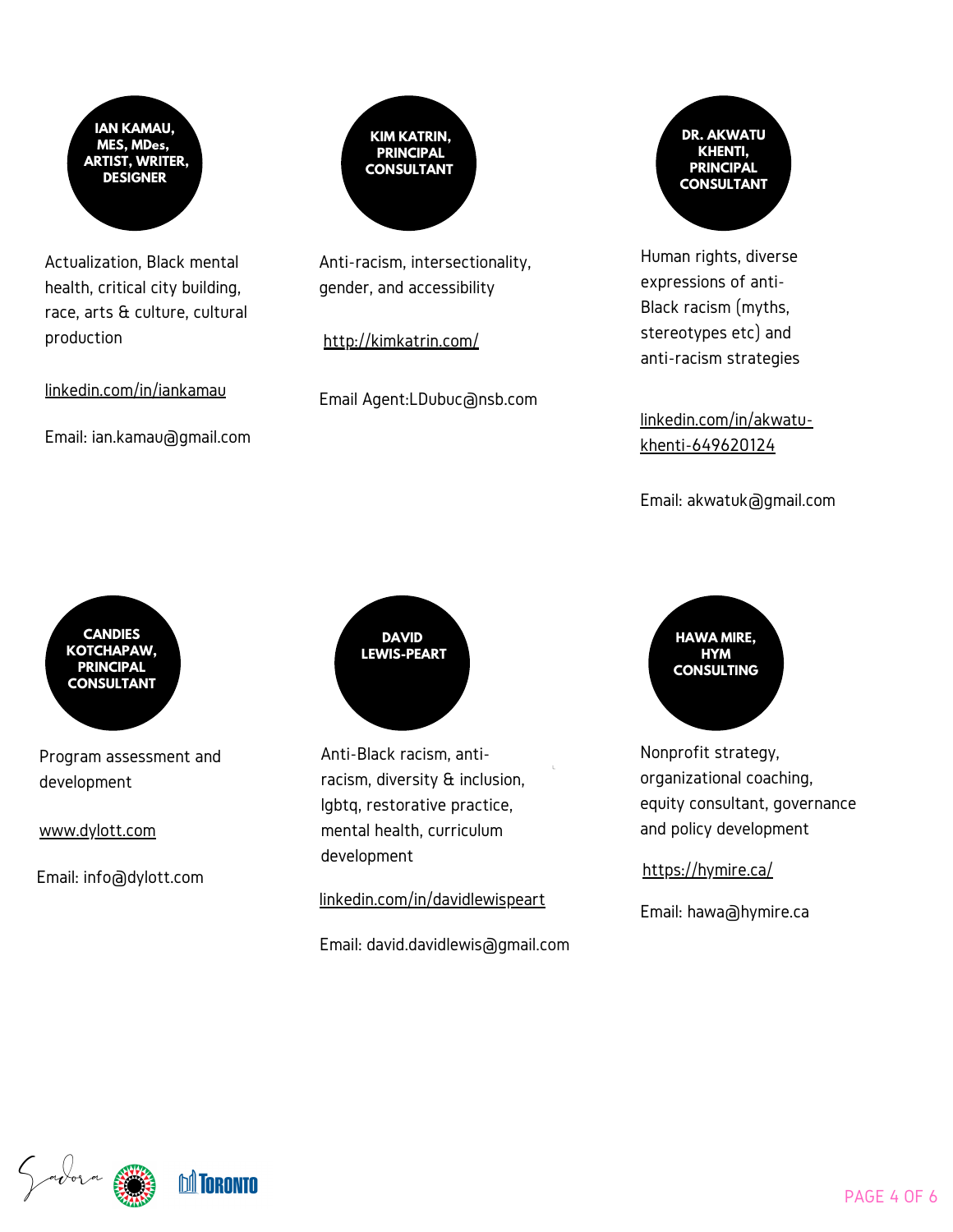

Anti-oppression, anti-Black racism, Islamophobia , diversity equity and inclusion and diversity management in organizational change

<https://www.inclusiveleaders.ca/>

Email: via website



Equity, anti-oppression, gender based violence, lgbtq, inclusion organizational assessment, policy support, training development and workshops

#### [yamimsosa.com](http://yamimsosa.com/)

Email: yamikani.msosa@gmail.com



Education, Afrodiasporic education; Afrodiasporic arts, dance history, cultural education; culturally responsive programming in child welfare services; mentorship, child and youth services; health; policy development; and change and facilities management

## <https://www.tamlamatthews.com/>

Email: m\_tamla@hotmail.com



Organizational coaching, developing and implementing strategies to create inclusive spaces. I achieve that through coaching, workshops and curriculum development.

#### [www.skillmarket.ca](http://www.skillmarket.ca/)

Email: letecia@skillmarket.ca

**[KIKE](https://kojoinstitute.com/) [OJO-THOMPSON,](https://kojoinstitute.com/) PRINCIPAL CONSULTANT**

Organizational culture change, anti-Black racism, anti-racism, equity frameworks

## <https://kojoinstitute.com/>

Email: via website



Anti-Black racism, anti-racism, helping organizations create inclusive culture by helping identify, racial micro aggressions, unconscious racial bias, and other anti-racist implicit and explicit behavior that might be part of the organisations culture. Also consult on Holistic workplace well-being through the Well-Being Playbook.

<https://www.kdpmconsultinggroup.com/>

Email: info@karlynpercil.com